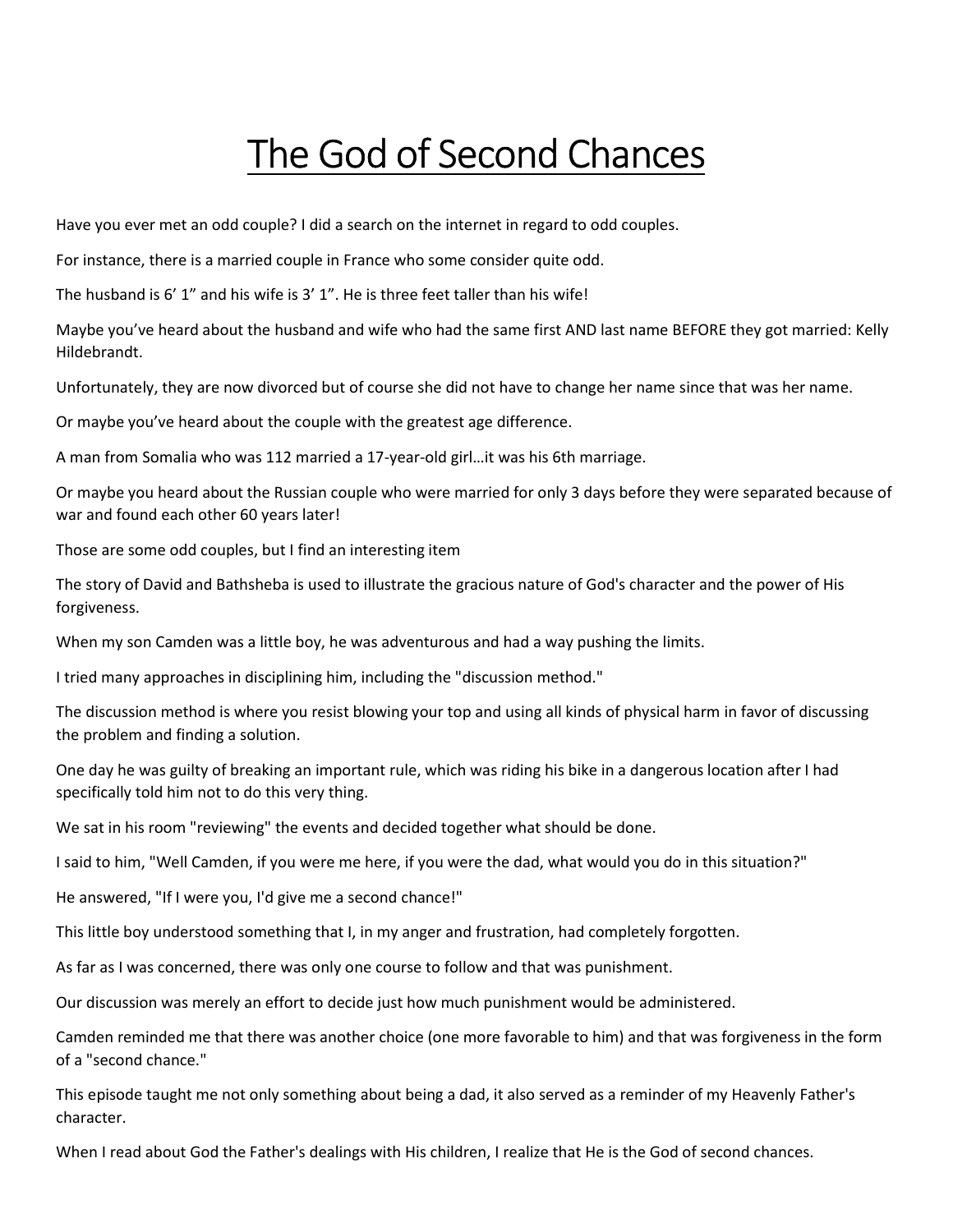With this in mind, I'd like to share with you the stories of people who benefitted from the second chance that our Heavenly Father gave them.

### David's Second Chance

In the Old Testament, there is no clearer example of a person receiving a second chance than David, the king of Israel.

He began as a lowly shepherd and was given the opportunity and strength to defeat Goliath, the enemy of his people.

David received God's anointing as king and after many years of struggle was finally crowned after Saul (the first king of Israel) died.

David then consolidated military victories, established a capital city in Jerusalem, built a great palace, and amassed tremendous wealth and prestige.

In 2 Samuel 11, we read of David's great sin with Bathsheba. To summarize:

The armies were away fighting and David, while in his palace, saw a woman bathing.

He lusted after her and seduced her even while knowing that she was one of his commander's wives.

She became pregnant and to hide his sin David brought the husband, Uriah, home on leave hoping he would sleep with his wife and cover the pregnancy.

The man was loyal to his troops and refused the comfort of his own bed while his men were at war.

His plan upset, David arranged to have the man deliberately killed in battle.

After news of his death came, David took the woman to be his wife and tried to hide his sin and the resulting pregnancy in this way.

In 2 Samuel 11:27 the Bible records God's reaction to all of this:

Slide - "And when her mourning was over, David sent and brought her to his house, and she became his wife and bore him a son. But the thing that David had done displeased (was evil in the eyes of) the Lord."

Evil indeed, look at what David had done: God sent the prophet Nathan to confront David concerning this evil though a parable

Slide -2 Samuel 12:1 "There were two men in one city, one rich and the other poor. The rich man had exceedingly many flocks and herds. But the poor man had nothing, except one little ewe lamb which he had bought and nourished; and it grew up together with him and with his children. It ate of his own food and drank from his own cup and lay in his bosom; and it was like a daughter to him.

Slide -And a traveler came to the rich man, who refused to take from his own flock and from his own herd to prepare one for the wayfaring man who had come to him; but he took the poor man's lamb and prepared it for the man who had come to him."

## Listen to David's own response after hearing Nathan parable

Slide -2 Samuel 12:5 "So David's anger was greatly aroused against the man, and he said to Nathan, "As the Lord lives, the man who has done this shall surely die! And he shall restore fourfold for the lamb, because he did this thing and because he had no pity."

David had knowingly seduced another man's wife and committed adultery with her.

On top of that, he cheated on his own wives (you could take several wives, but not another man's wife).

David tried to pass his child off onto another man.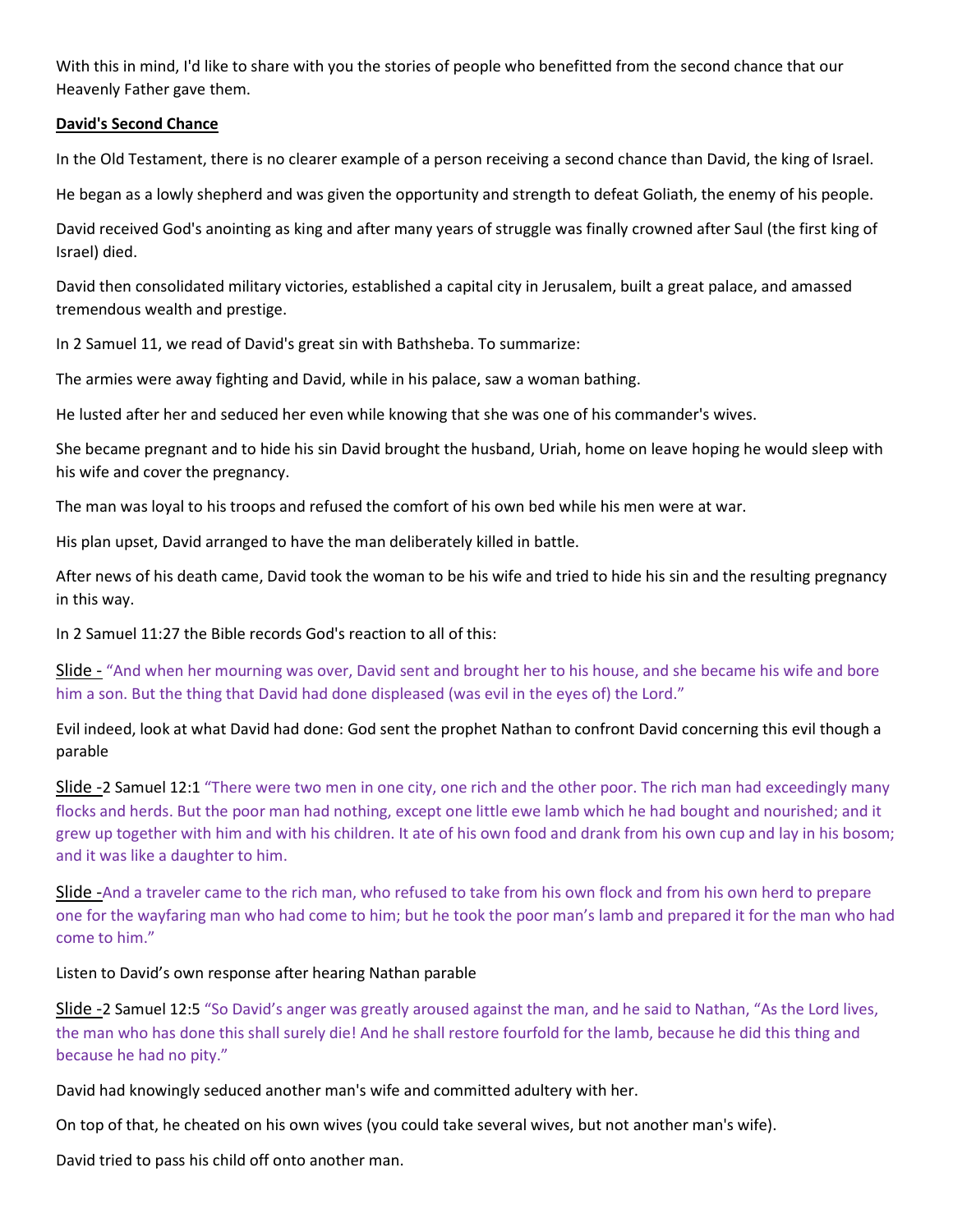David plotted the murder of a man who loved and served David.

David lied to the nation about the entire affair.

What David did should have been punishable by:

At least losing the crown (his family, his lineage forfeited).

Paying retribution to Uriah's family.

The Law stated that there should have been the death for David and Bathsheba.

Also, God sent the prophet Nathan to confront David to describe the direct results due to his sins:

David would have trouble in his own house and there would be violence in his own home because of what he did.

Violence breeds violence.

His wives would be taken away from him just like he took Uriah's wife.

Slide -2 Samuel 12:11 "Thus says the Lord: 'Behold, I will raise up adversity against you from your own house; and I will take your wives before your eyes and give them to your neighbor, and he shall lie with your wives in the sight of this sun. For you did it secretly, but I will do this thing before all Israel, before the sun.'"

David would be publicly humiliated. This all happened to David through his son Absalom.

Because the child would be illegitimate and the cause of blasphemy by others against the crown and the divinely appointed kings that wore it, God took the child at infancy.

David responded to God by acknowledging his sins and regretting his actions.

He also mourned deeply when the baby was born sick, asking God to spare his life, but the child died as God had said.

But then, we see how the God of second chances dealt with this son of His who had acted in such a cowardly and shameful way.

After the child died and the mourning was over, David was allowed to start anew with Bathsheba.

Slide -2 Samuel 12:24-25 "Then David comforted Bathsheba his wife, and went in to her and lay with her. So she bore a son, and he called his name Solomon. Now the Lord loved him, and He sent word by the hand of Nathan the prophet: So he called his name Jedidiah, because of the Lord."

David was allowed to take her as his wife before God - this woman he had committed adultery with.

They were able to have another child together and called him Solomon which comes from the root word, Shalom, meaning "peace."

The name signified that they were at peace with God with the birth of this child.

The prophet Nathan, who had confronted David before, gave the child another inspired name - Jedidiah - which means "beloved of the Lord."

They were reassured that God loved their baby and would not take him away from them like He had done the previous one.

We also know that this child, produced from this union, would eventually become the third and most glorious king of Israel, as well as an inspired writer.

By rights David should have been stripped of the throne and executed.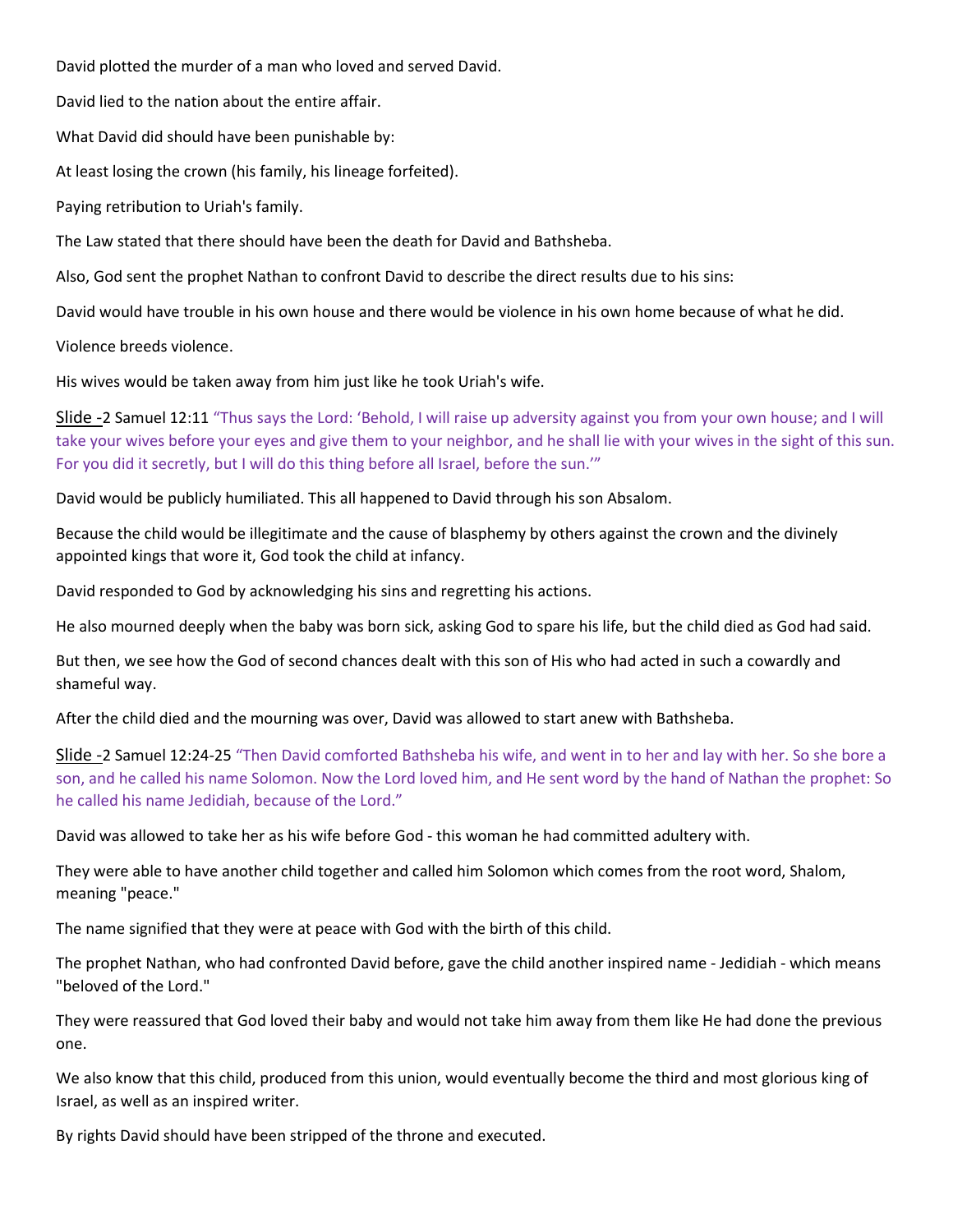He should have never been allowed to marry this woman because he was the guilty part in the adultery.

But the God of second chances allowed him another opportunity to be king, to be husband, and to be father.

#### The Woman Caught in Adultery

Another example of this aspect of God's character is seen in John 8:3 where Jesus comes face to face with a woman accused of adultery.

Slide -John 8:3-5 "Then the scribes and Pharisees brought to Him a woman caught in adultery. And when they had set her in the midst, they said to Him, "Teacher, this woman was caught in adultery, in the very act. Now Moses, in the law, commanded us that such should be stoned. But what do You say?"

Some say that this was a trap and the woman who was having an affair was set up so she could be caught in the act with witnesses so there would be no doubt as to her guilt.

The Law (Lev. 20:10) did specify that the punishment for this kind of offense was death by stoning.

Slide -John 8:6 "This they said, testing Him, that they might have something of which to accuse Him. But Jesus stooped down and wrote on the ground with His finger, as though He did not hear."

The scribes and Pharisees were not interested in the woman, they were interested in finding some way to attack Jesus.

If Jesus said that they should go ahead and stone her they would have accused Him to the Roman governor as a lawbreaker because only the Roman officials could order an execution.

If Jesus opted for mercy then they would have accused Him of breaking the Law of Moses which said such people should be stoned.

Slide -John 8:7 "So when they continued asking Him, He raised Himself up and said to them, "He who is without sin among you, let him throw a stone at her first."

The Law said that there had to be two or three eyewitnesses to prove the accusation and that if convicted, these witnesses were to be the ones to cast the first stones.

Jesus does not demand an execution, nor does He plead for mercy - He merely asks them to compare themselves to the woman.

## To the eyewitnesses He says, "If you are morally superior, you then have a right to do this."

They could not legally do it without the permission of the Romans and they all knew this.

Jesus simply asks them, aside from the legal right (which the Law of Moses and the Law of the Romans could provide),

did anyone have the moral right to do this (especially when they may have been plotting against Him in the first place)?

Slide -John 8:8-9 "And again He stooped down and wrote on the ground. Then those who heard it, being convicted by their conscience, went out one by one, beginning with the oldest even to the last. And Jesus was left alone, and the woman standing in the midst."

His writing on the ground has been a mystery to many because the Bible does not say what He wrote or why.

Some think it was simply to buy time.

The Bible says that the witnesses and the crowd all left, beginning with the oldest to the youngest.

Everyone was silent, including Jesus.

No witnesses spoke, including the witness who had a right to accuse and punish - the Lord Himself.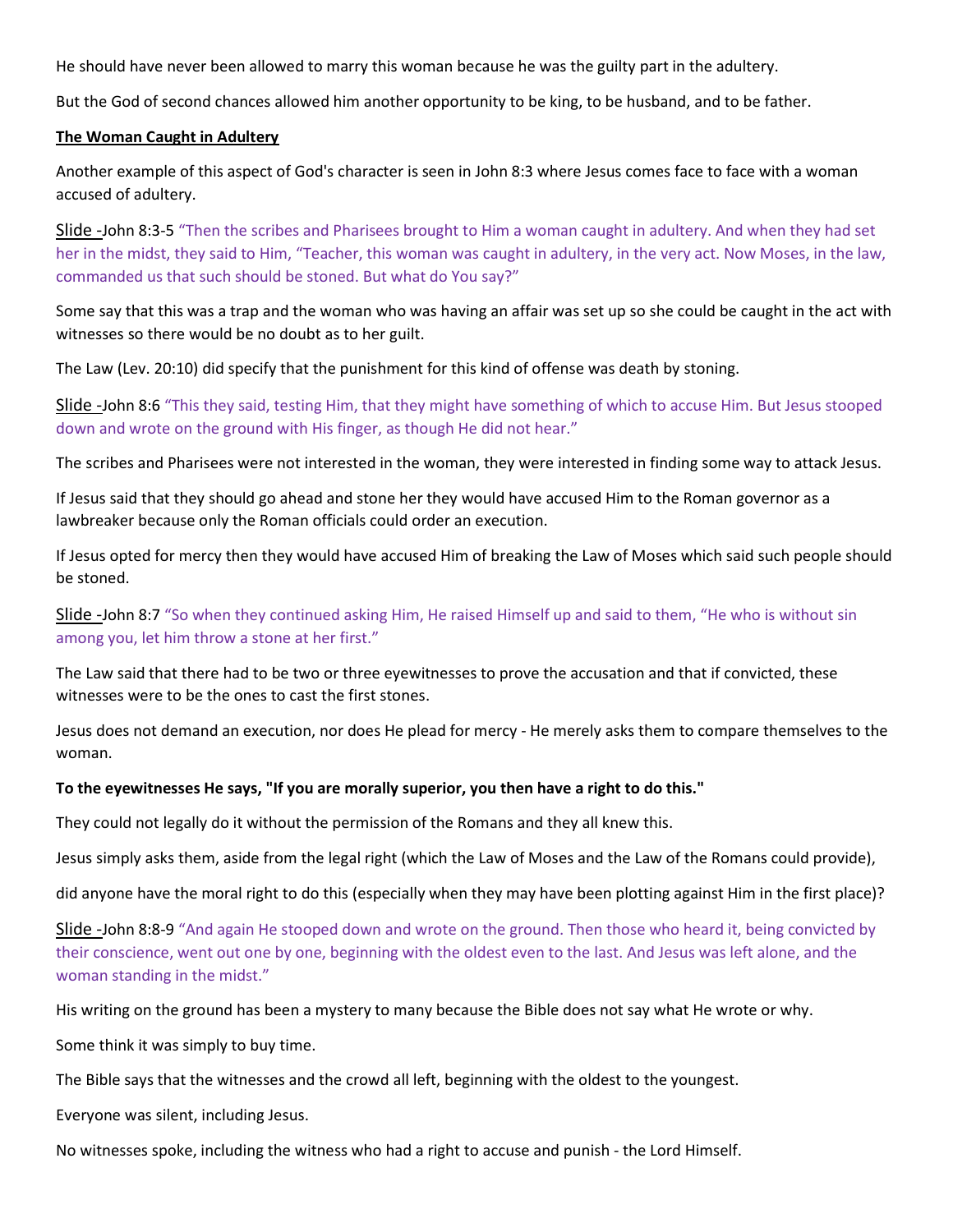Slide -John 8:10-11 "When Jesus had raised Himself up and saw no one but the woman, He said to her, "Woman, where are those accusers of yours? Has no one condemned you?" She said, "No one, Lord." And Jesus said to her, "Neither do I condemn you; go and sin no more."

Her accusers are gone, the danger is past, and she is left with the Lord alone.

Jesus, who knows the truth about her, knows her life, her secrets and her failures, gives her a second chance.

This sin was known, this sin came crashing down on her with all the humiliation, life destroying, ego crushing force that sin can cause.

She was caught, she was going to pay - and what does God do?

He saves her from the mob.

He tells her that He too (for different reasons) does not condemn her.

He tells her that she is free to go.

He tells her not to do this anymore. Do you really think she did not do this sin anymore?

The Pharisees and the religious leaders were there to see about the physical punishment for the sinner.

Jesus, on the other hand, opened up another option for the guilty - forgiveness and grace.

We may not have sinned as seriously as David with his adultery and murder and cover up;

we may not have had to suffer public humiliation for our sins like the woman.

But I ask, who among us here has not needed at one time or another - a second chance from God?

A second chance to do right for our parents.

A second chance at marriage.

A second chance after having wasted our youth, our money, our talent, our promise, or our opportunities.

## But is that really what you truly want?

Sure, it is definitely great to have time that God grants us to have second chances to undo past failures.

## But again, is that really what you are looking for?

You know, I have heard it said the Hebrews 11 which is the hall of faith chapter

Those same people can be in the hall of shame.

Noah was found drunk by his sons; Abraham trafficked his wife, Sarah; Moses murdered an Egyptian; Rahab committed prostitution; and David hired someone for murder and committed adultery, Sampson and Judah were fornicators,

and Peter, who denied Christ three times.

Yet, in spite of their illegal and immoral behavior, God gave them a second chance.

They were repentant and went on to be faithful servants of God.

But is it really God giving them a second chance to make good choices, and if they mess up again, God is done with them?

Or is it God's grace being poured out in an attempt to restore their relationship with God and others?

Isn't grace what differentiates the Christian faith from other religions which focus on moral behavior or good works?